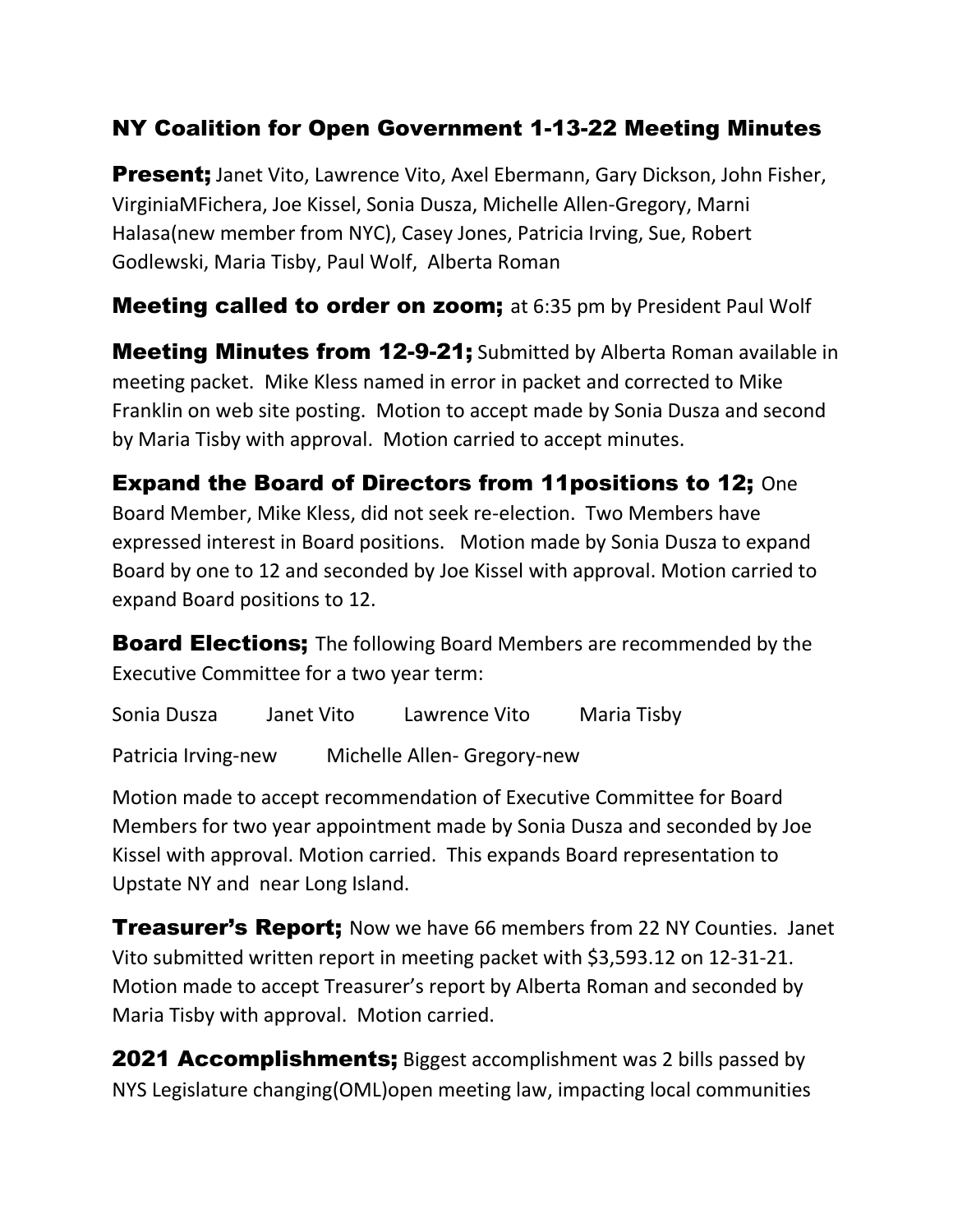for better, growth in membership, facebook and twitter followers increased. Last January we had 21 members and now 66. From 2 counties, we have grown to having members from 22counties. People/public have recognized the Coalition as a source of information about FOIL/OML.

**2021 Requests for Help;** We are doing work that needs to be funded. We assisted 101 people who called Paul for help/information. Paul polled Members and narrowed down to 3 projects from 12.

**2022 Calendar;** This will be included in each packet going forward as a road map for the year with what we want to accomplish. January is the time the report below came out. February is reserved for planning Sunshine week with draft oped, and planning April annual meeting featuring Governor candidates. March is Sunshine week. Perhaps we can do a program with Connecticut representative about a law that has consequences. Including best practices and "pushing out" reports to more people was mentioned.

**Report on the County Board of Elections;** This report has been done for some time and release has been delayed to Jan. There has been good media coverage to this press release. Only 53% of County Boards of Election comply with FOIL. An editorial in Daily Gazette in Schenectady that spoke to enforcement. We have been hammering away with no consequence. We need some entity with some power to promote compliance. This will be our mantra. Connecticut has such a law.

Article regarding New Year Resolution for Transparency and Letters sent to Dunkirk School Board, Town of Ulysses, City of Tonawanda, City of Niagara Falls; These are included in meeting packet and are essentially about failures to comply with OML. The issue of allowing public comments came up. California mandates public comment time.

## Open Meetings Committee the 3<sup>rd</sup> or 4<sup>th</sup> Thursday of the Month at 4 pm; First meeting Thursday 1/20/22.

Chair-Joseph Kissel